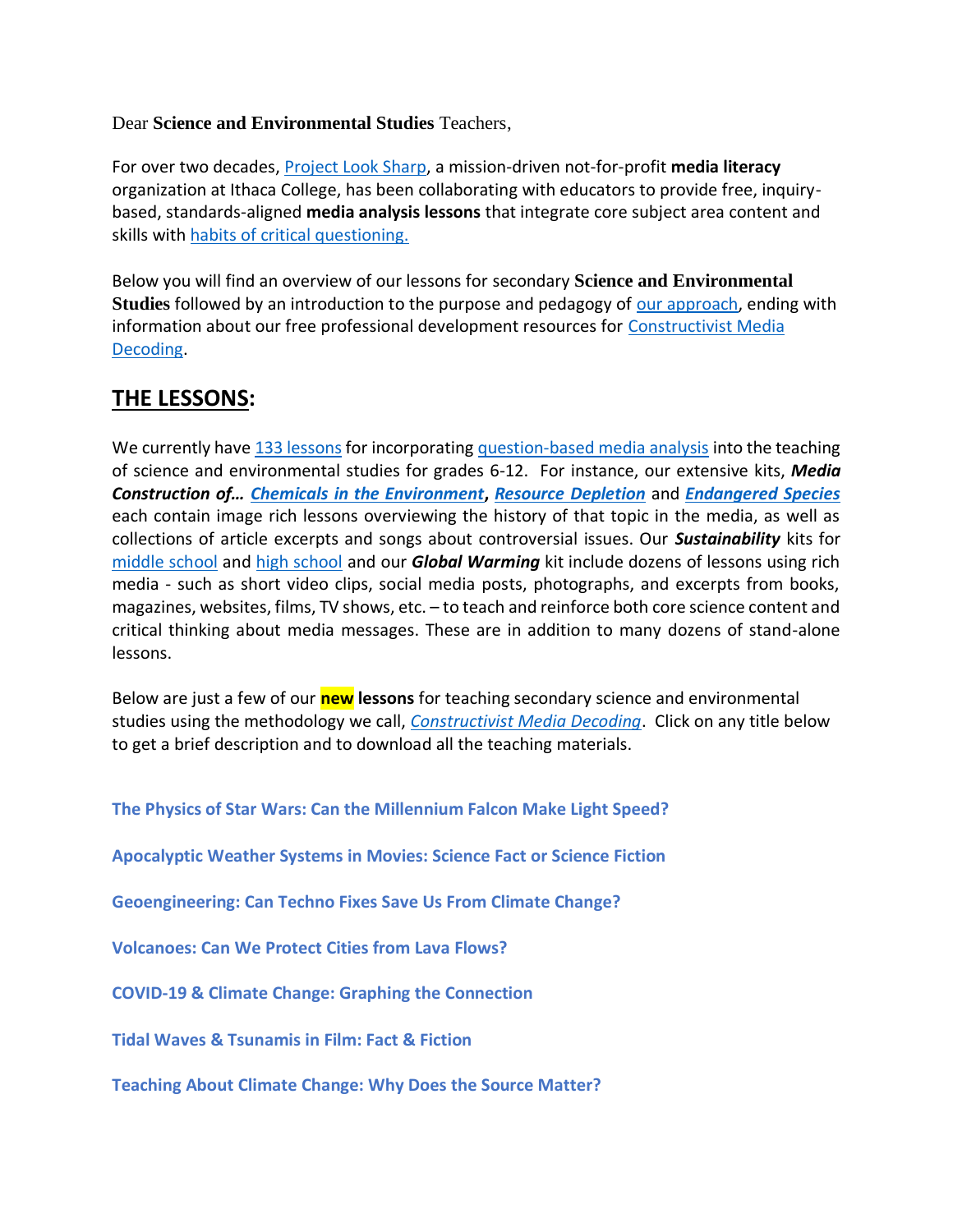**[Healthy](https://projectlooksharp.org/front_end_resource.php?resource_id=539) Food: Who's Telling Me What I Should Eat?**

**Climate [Disaster:](https://projectlooksharp.org/front_end_resource.php?resource_id=471) Young People Act**

**Green [Transportation:](https://projectlooksharp.org/front_end_resource.php?resource_id=398) Electric Cars vs. Bicycles**

**Corporate [Greenwashing?](https://projectlooksharp.org/front_end_resource.php?resource_id=429) Exxon and Greenpeace**

**Wind Farm Site Selection: A [Community](https://projectlooksharp.org/front_end_resource.php?resource_id=413) Debates the Issues**

**Refrigeration [Management:](https://projectlooksharp.org/front_end_resource.php?resource_id=450) A Global Solution to Reverse Global Warming**

**Oil Pipelines: [Indigenous](https://projectlooksharp.org/front_end_resource.php?resource_id=406) Water Rights & Safe Energy Transport**

**Carbon [Sequestration:](https://projectlooksharp.org/front_end_resource.php?resource_id=525) Solutions to Climate Change**

**Meat or [Veggies?](https://projectlooksharp.org/front_end_resource.php?resource_id=492) The Impact of Diet on Climate**

**Food Waste: What's the [Problem?](https://projectlooksharp.org/front_end_resource.php?resource_id=493) What's the Solution?**

**[Environmental](https://projectlooksharp.org/front_end_resource.php?resource_id=476) Justice – For Whom, How and Why?**

**The [Urgency](https://projectlooksharp.org/front_end_resource.php?resource_id=427) of Climate Action**

**[Reforestation:](https://projectlooksharp.org/front_end_resource.php?resource_id=423) Carbon Sequestration**

**Black Lives Matter and Climate Change: What's the [Connection?](https://projectlooksharp.org/front_end_resource.php?resource_id=426)**

You can [search](https://projectlooksharp.org/search-result.php?search%5Bcategory%5D=all&search%5Bkeyword%5D=&search_filter%5Bresource_subject_area%5D%5B%5D=&search_filter%5Bresource_grade_level%5D%5B%5D=) our lessons by grade level, subject area, keyword, and filter your search by media type, educational standards, and much more. For instance, searching *[Physical Sciences](https://projectlooksharp.org/search-result.php?limit=10&search%5Bkeyword%5D=&search%5Bcategory%5D=all&search_filter%5Bresource_subject_area%5D%5B%5D=physical+sciences&search_filter%5Bresource_grade_level%5D%5B%5D=high+school)* + *[High School](https://projectlooksharp.org/search-result.php?limit=10&search%5Bkeyword%5D=&search%5Bcategory%5D=all&search_filter%5Bresource_subject_area%5D%5B%5D=physical+sciences&search_filter%5Bresource_grade_level%5D%5B%5D=high+school)* will lead you to 45 lessons, *Middle School* [+ Life Sciences](https://projectlooksharp.org/search-result.php?limit=10&search%5Bkeyword%5D=&search%5Bcategory%5D=all&search_filter%5Bresource_subject_area%5D%5B%5D=life+sciences&search_filter%5Bresource_grade_level%5D%5B%5D=middle+school) – 37 lessons, the keyword ["Justice" + Environmental Studies](https://projectlooksharp.org/search-result.php?limit=10&search%5Bkeyword%5D=justice&search%5Bcategory%5D=lessons&search_filter%5Bresource_subject_area%5D%5B%5D=environmental+studies) – 8 lessons.

## **CONSTRUCTIVIST MEDIA DECODING:**

As you will see from the titles above, we have a particular focus on climate and other **"controversial" issues**. [Our approach](https://www.projectlooksharp.org/blog/2020/05/12/teaching-critical-thinking-and-protecting-the-science/) is to give teachers the materials and support they need to lead students through a critical, informed and self-reflective examination of how we know what we know, to keep an open mind to new evidence, and to always seek more complex understandings of the world.